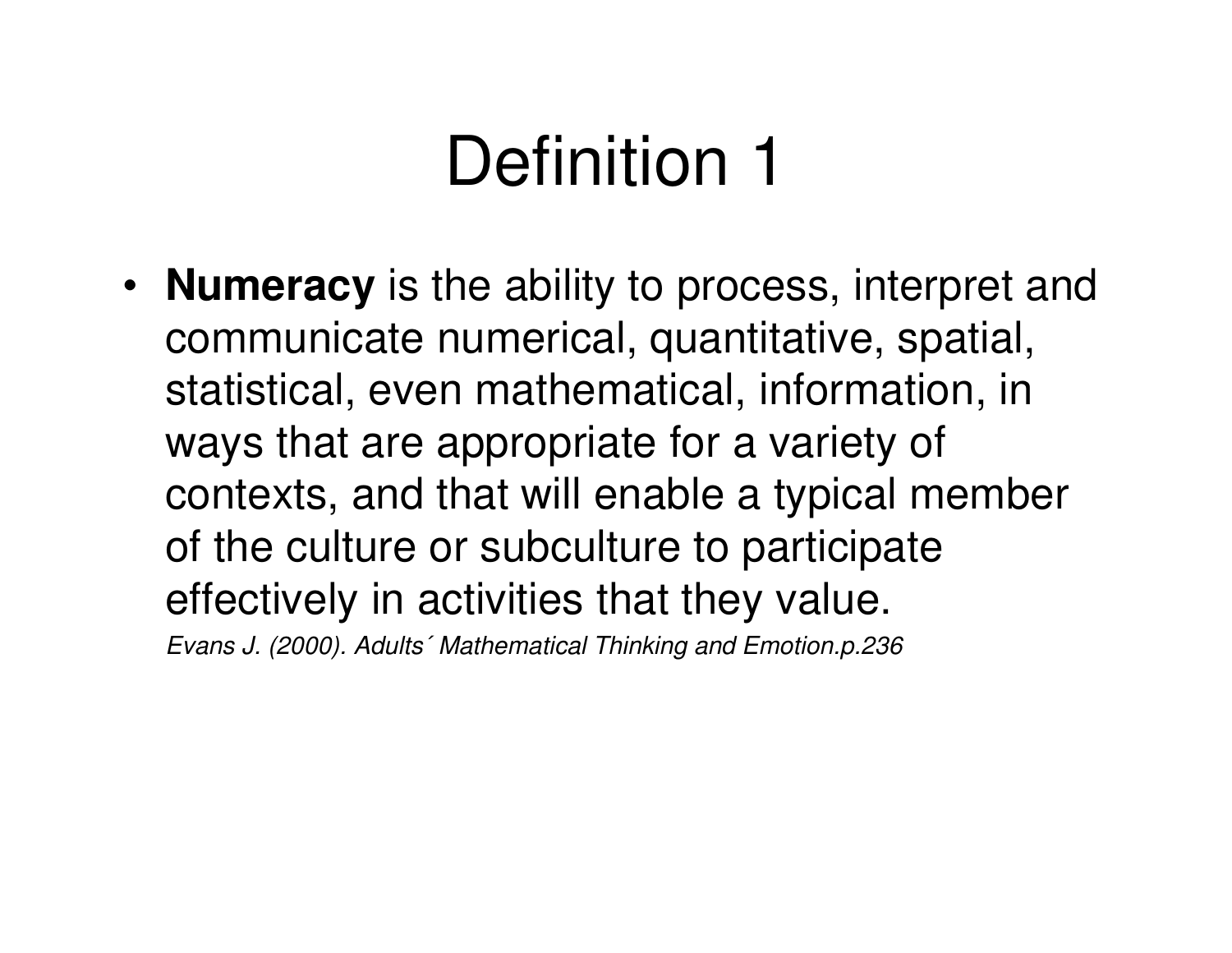• **Mathematical literacy** is defined (in PISA) as:

the capacity to identify, to understand and to engage in mathematics and make well-founded judgements about the role that mathematics plays, as needed for an individual's current and future private life, occupational life, social lifewith peers and relatives, and life as a constructive, concerned, and reflective citizen.OECD (1999). Measuring Student Knowledge and Skills: A new Framework forAssessment, p. 50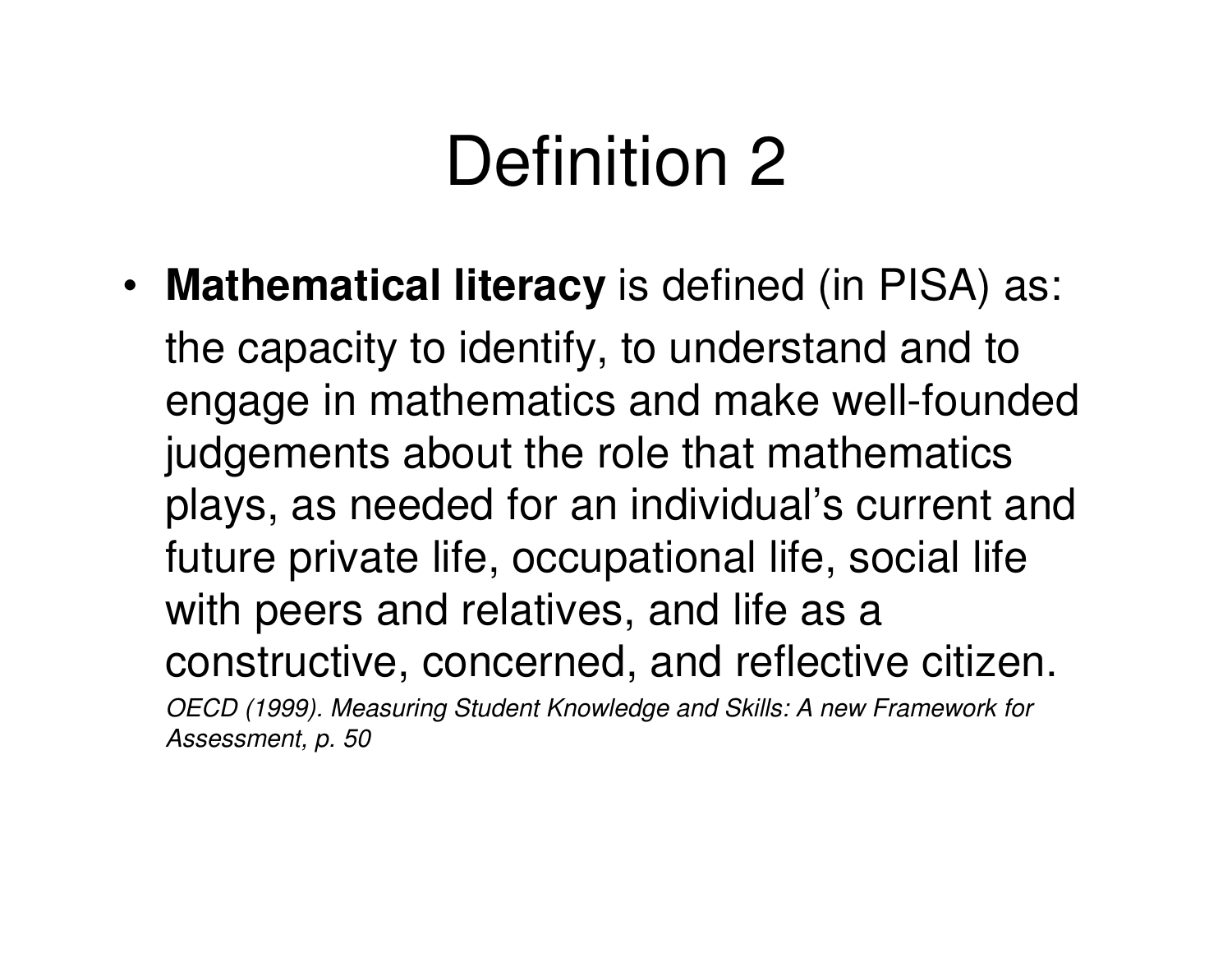• The term **numeracy** as used here describes an aggregate of skills ,knowledge, beliefs, dispositions, habits of mind, communication capabilities, and problem solving skills that individuals need in order to autonomously engage and effectively manage numeracy situations that involve numbers, quantitative or quantifiable information, or visual or textual information, that is based on mathematical ideas or has embedded mathematical elements.Gal I. (ed.) (2000). Adult Numeracy Development (p.12)